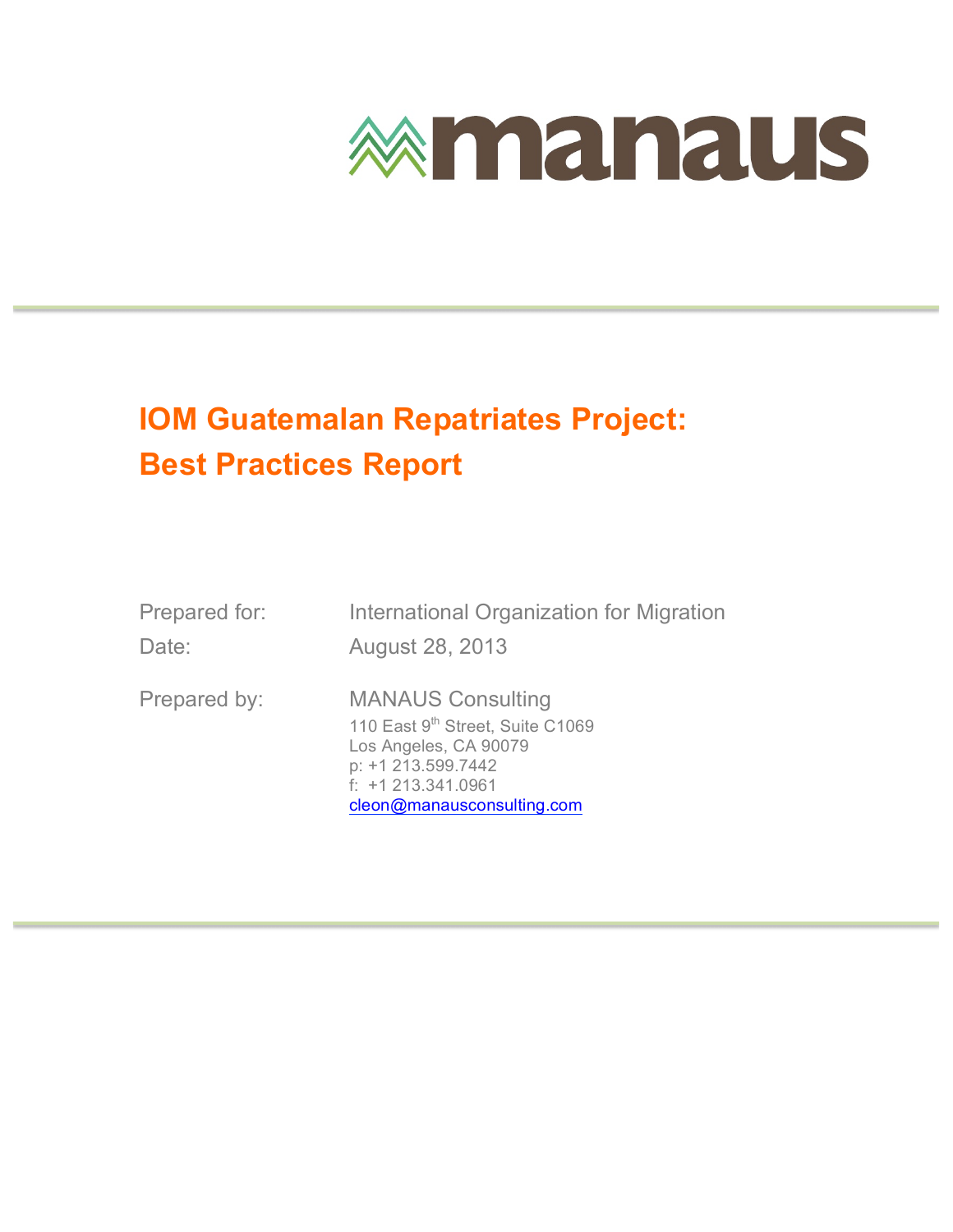

#### **About MANAUS**

MANAUS provides consulting services to companies and organizations working in the areas of corporate social responsibility and international development. MANAUS works with businesses, nonprofit organizations, and multilateral institutions to help them understand the impact their programs and initiatives have on beneficiaries and communities.

MANAUS was commissioned to evaluate the Guatemalan Repatriates Project and to prepare this report on good practices to assist repatriates. A MANAUS team member visited Guatemala and San Marcos to observe the implementation of the project and understand the scope of its results. The visit took place in July 2013 and included interviews with 22 members of the project team and general IOM staff, 16 partners of the project in Guatemala, and 24 beneficiaries.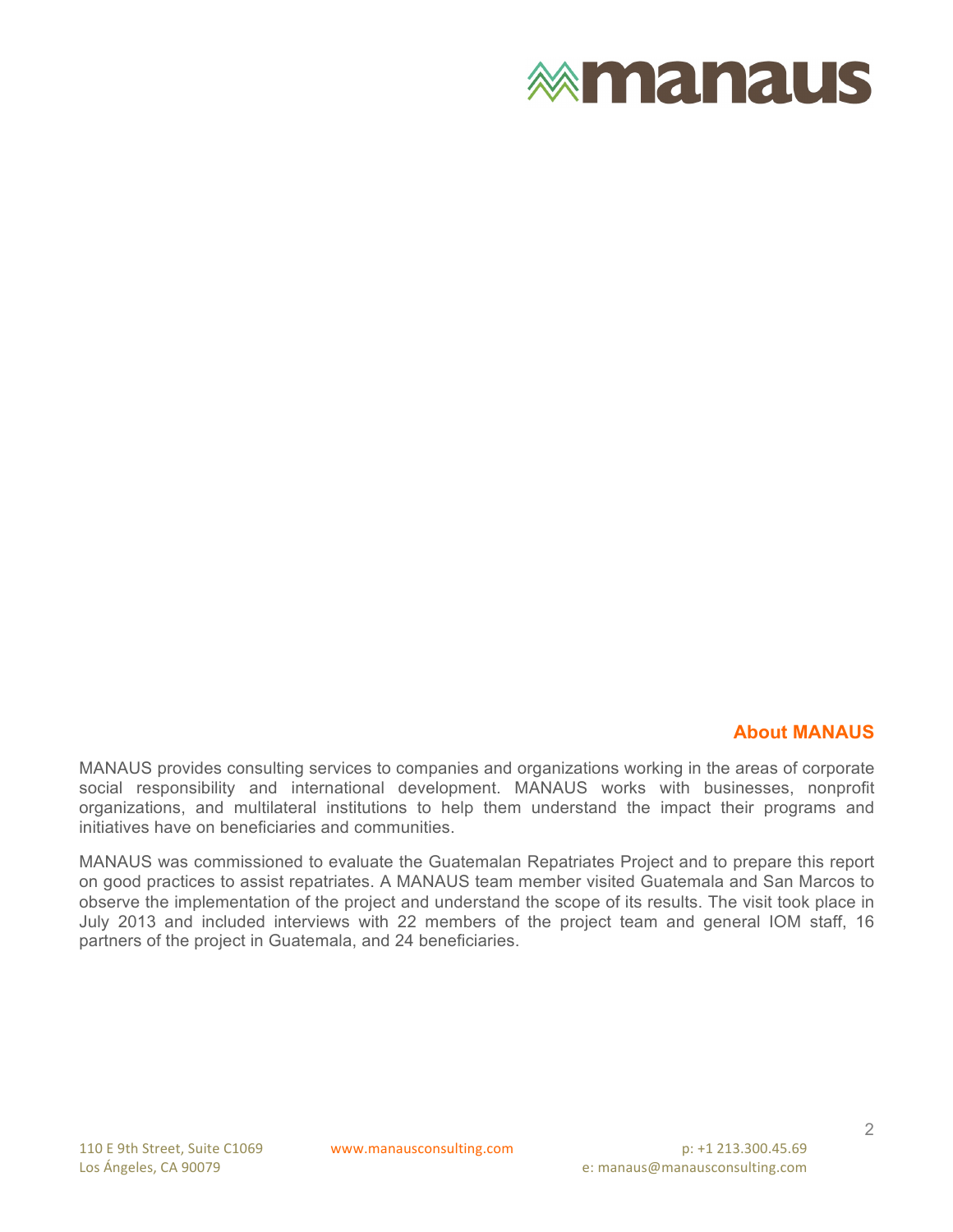

#### **Executive Summary**

Guatemalan migration to the United States of America (U.S.) has increased exponentially in recent years, increasing by 78% between 2000 and 2010. At the same time, the number of Guatemalans who are repatriated from the U.S. has grown significantly from 4,778 to 40,647 between 2002 and 2012.<sup>1</sup> Guatemalan repatriates face many challenges upon their return to Guatemala, such as debt, lack of work opportunity, family separation, and psychological problems, among others. In order to respond to this reality and provide adequate assistance, the International Organization for Migration (IOM) launched the Guatemalan Repatriates Project (GRP) between September 2010 and October 2013 with the support of the U.S. Agency for International Development (USAID). The following objectives were set forth for this project: providing basic assistance and services for socioeconomic reintegration to repatriates, promoting the development of national policies on migration, and strengthening public institutions that deal with preventing and combating trafficking in persons.

This document summarizes the practices, methodologies, and processes used, as well as lessons learned by the IOM during the three years of implementation of the GRP. This report is geared toward the Government of Guatemala and any organization dedicated to assisting repatriated Guatemalans. The practices presented in this report are the minimum services that IOM identified as effective to properly assist repatriates and help them reintegrate into Guatemalan society.

The following are the most relevant lessons learned and best practices derived from the project:

- **Provide psychological assistance upon arrival to Guatemala.** Repatriates often arrive in a fragile emotional state that not only affects their physical and psychological health, but also limits their ability to adapt and effectively reintegrate into society. This situation is even more serious in the case of migrants who have been victims of trafficking. The GRP identified the need to involve a team of psychologists prepared to handle severe cases of emotional distress, identify victims of human trafficking, provide support for cases that require prolonged psychological care, refer cases to the competent institutions, and provide guidance on social reintegration. This basic assistance proved to be a successful method to provide attention upon arrival.
- **Facilitate communication and transportation services.** The GRP team identified the need of repatriates to communicate with their families and to be transported to their communities of origin. In response to these needs, the GRP implemented a service that provided repatriates with national and international phone calls. Additionally, a shuttle service to the main bus terminals and financial support to reach their home communities was established. These practices proved effective in reducing the vulnerability and risks repatriates face upon arrival to Guatemala.
- **Provide support to temporary shelters.** The need to provide temporary shelter for those repatriates who have nowhere to go was identified as essential. Having somewhere to stay for at least the first 24 hours allowed repatriates to partially recover from the process of repatriation and gave them time to communicate with their families, receive money, and plan for their near future.
- **Provide support for processing basic documents for socioeconomic reintegration**. Many repatriates enter the country without the proper identification documents to return to life in Guatemala—such as a driver's license. The GRP team viewed guiding repatriates through the various document application processes as important steps for reintegration. The GRP also

General Directorate for Migration (2013). Immigration Statistics: Guatemalans deported by land from Mexico and from the U.S. by air in 2012. Retrieved on August 1, 2013 from the General Directorate for Migration website.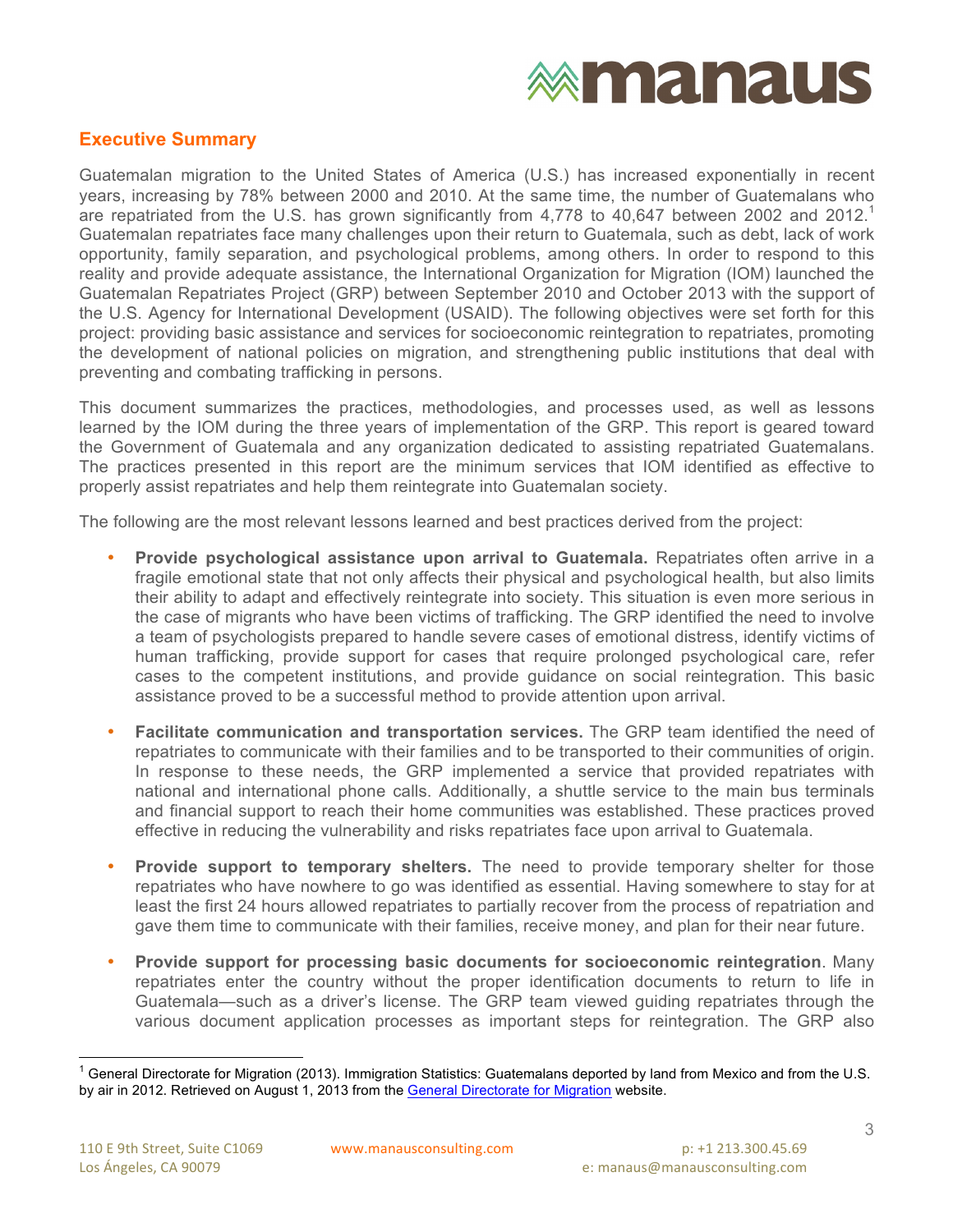## **<b>Exmanaus**

identified the need to provide financial support to cover the administrative and transportation costs associated with processing these documents. These services facilitated civil and labor reintegration of repatriates.

- **Provide technical and financial support to entrepreneurship initiatives.** Establishing small businesses is a viable alternative for the economic reintegration of repatriates. For many, however, lack of access to credit and other financial products brings to a halt any attempt to embark in small business opportunities. Many repatriates are unable to access credit due to the lack of basic personal documents, credit records, a stable job, and/or steady income. Therefore, the GRP team provided training and financial resources to repatriates interested in starting their own businesses. These activities helped with the economic reintegration of repatriates.
- **Train civil servants in key agencies in charge of combating human trafficking.** Regulations and agencies established to respond to human trafficking in Guatemala are fairly new. Many public officials are not appropriately trained to identify and address this problem. The GRP team provided training to civil servants of relevant government agencies for the prevention, assistance to victims, and prosecution of trafficking cases.
- **Promote the creation of a national migration policy and greater collaboration among relevant institutions.** To this date, Guatemala does not have a comprehensive public policy that adequately responds to the causes of irregular migration and to the socioeconomic and cultural consequences that repatriation brings about. The GRP designed a series of activities to facilitate the development of a national migration policy that responds to the reality of the situation and promotes the proper functioning and collaboration among existing institutions.
- **Raise awareness among Guatemalans of irregular migration and human trafficking.** There is widespread misinformation about the realities and needs of migrants in Guatemala. This makes the overall prevention of irregular migration and socioeconomic reintegration efforts difficult. Also, the lack of awareness of human trafficking facilitates its occurrence and limits the ability for reintegration of victims. In response, the GRP team implemented information campaigns on the risks of irregular migration and the prevention of human trafficking.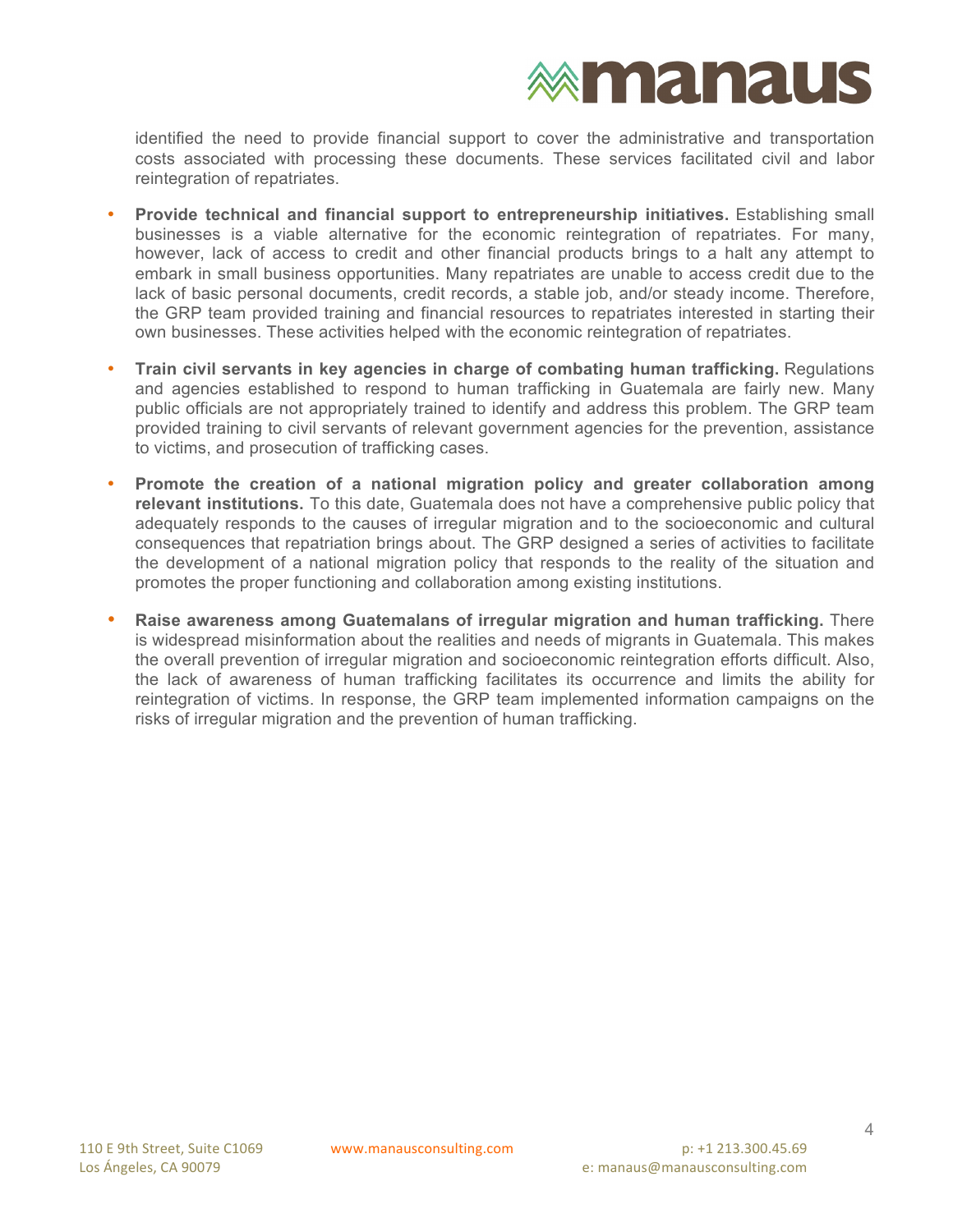# **exmanaus**

#### **BACKGROUND**

The International Organization for Migration (IOM) estimates that the number of Guatemalans living in the U.S. exceeded 1.5 million in 2010. The repatriation of Guatemalans from the U.S. has increased significantly in the last ten years. In 2012, over 40,000 Guatemalans were repatriated from the U.S. and another 38,000 were repatriated by land from Mexico. It is expected that this year the number of repatriates from the U.S. will reach 50,000. Guatemalan repatriates face many challenges upon arrival. They are returned to the families and communities that depend on their remittances and face many difficulties, such as personal debt, an underdeveloped labor market, and psychological problems. Others face family separation, often having left spouses and children in the U.S.



**Figure 1. Number of Returnees from the U.S. (2002-2012)**

Source: International Organization for Migration (2013). Guatemala Migration Profile 2012.

Inadequate assistance and reintegration of repatriates can generate adverse social and economic consequences for the country. Many repatriates end up working in the informal sector, which means they do not contribute to public services provided by the State of Guatemala. Others may try to migrate through irregular channels again, while other repatriates may join organized crime. This certainly does not improve the social conditions of a country already struggling to respond to high levels of poverty and violence.

Guatemala is also a country of origin, transit, and destination for men, women, and children affected by human trafficking, mainly for sexual and labor exploitation. Although irregular migration does not necessarily lead to human trafficking, these two issues are closely linked. When people are in a situation of irregular migration, they have specific needs (food, shelter, money, protection, etc.), which make them vulnerable to false offers or to be left in the hands of organized crime by those who facilitated their irregular migration.

The Government of Guatemala's ability to respond to the migratory phenomenon and human trafficking is limited. In the case of irregular migration, this limitation is due to the lack of a national policy that responds adequately to its causes or its socioeconomic consequences. As for trafficking, regulations and specialized agencies were recently created, about four years ago, for which reason their capacity to respond to this problem is still developing.

In this context, IOM launched the Guatemalan Repatriates Project to assist Guatemalans repatriates.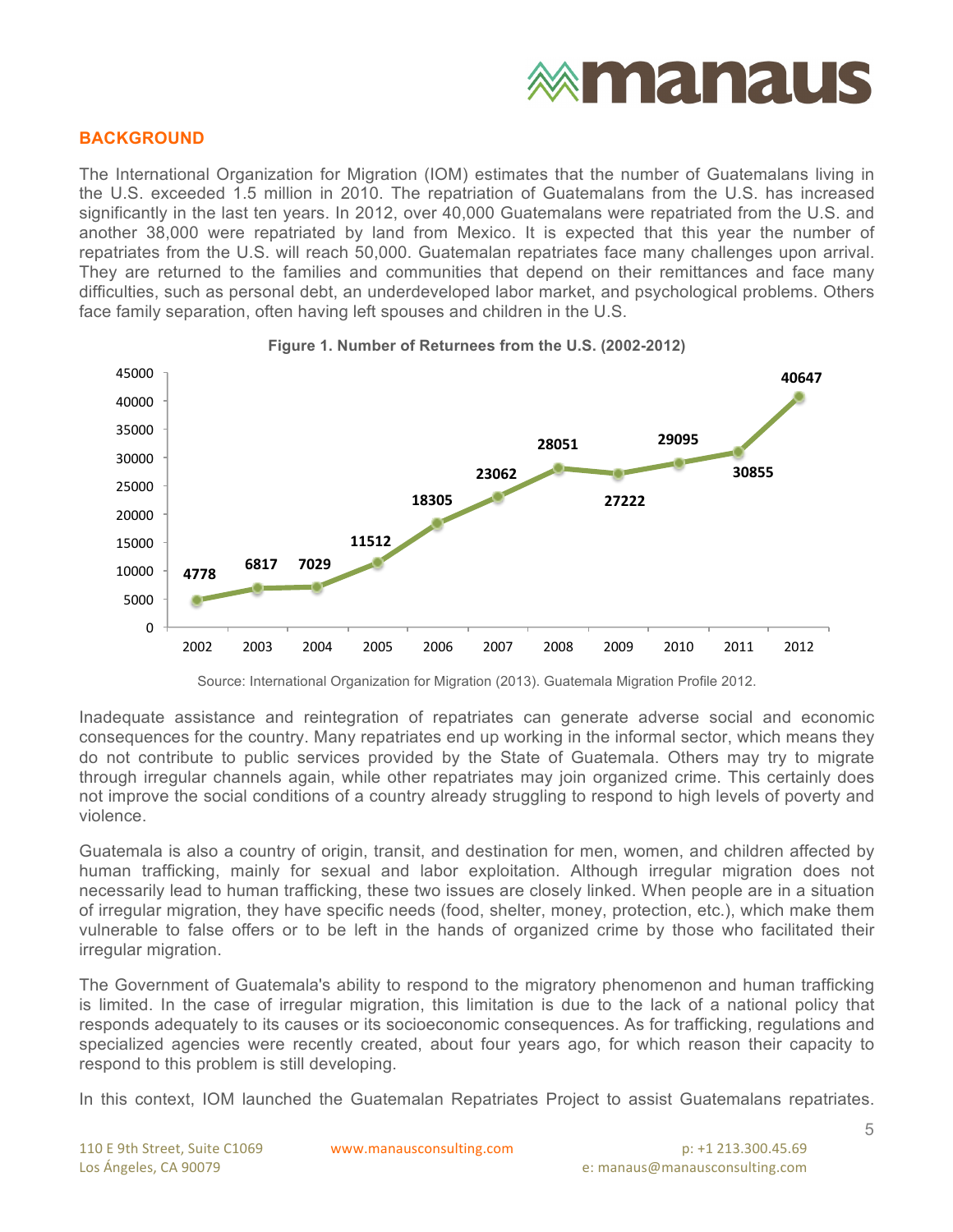

Through technical assistance, provision of materials, and reintegration services, the GRP aimed to prevent the violation of the rights of Guatemalan repatriates and to support their social and economic reintegration into society. The project incorporated additional activities related to human trafficking and focused on improving the capacity of the Government of Guatemala to combat this problem.

#### *Migration in Guatemala*

Migration from Guatemala to the U.S. started in the 1960s and was driven by various pull factors. The opportunities for education, the strong demand for labor in certain economic sectors (such as domestic service, restaurants, landscaping, construction, and agriculture), better wages, and the relative ease to emigrate ignited this first wave of migration. The 1976 earthquake, which had a significant impact in the social and economic landscape of the country, increased this first migration flow. The number of Guatemalans in the U.S. increased from 14,357 in the early 1960s to 23,837 in the 1970s. In the 1980s, Guatemalan migration significantly increased as a result of the economic crisis and the intensification of the armed conflict. During this time, Guatemalans entered the U.S. under new immigration statuses, including refugee, asylum seekers, and exiled status—and the number of Guatemalan immigrants in the U.S. rose to 137,418.<sup>2</sup>

Guatemalan migration intensified significantly during the 1990s. During this decade there was widespread deterioration of social welfare in Guatemala, including lack of access to housing, education, and healthcare. On the other hand, the U.S. experienced significant economic growth and an increase in labor demand in construction, agriculture, and other sectors. But it was from 2000 to 2010 when Guatemalan migration to the U.S. grew exponentially, increasing from 225,739 in 2000 to 1,044,209 in 2010—about 7% of the total population of Guatemala in 2010. $3$ 

In 2012, the number of Guatemalans that were repatriated by air from the U.S. reached 40,647. Another 38,514 Guatemalans were repatriated by land from Mexico in the same year. <sup>4</sup> In the first seven months of 2013, the number of Guatemalans repatriated by air from the U.S. reached 29,210 and this figure is expected to reach 50,000 by the end of the year.<sup>5</sup>

In general, Guatemalan migrants have the following characteristics: $6$ 

- They are mainly from the departments of San Marcos, Huehuetenango, Quetzaltenango, Quiché, and Guatemala City.
- Most have low levels of education: elementary school (20%), middle school (18%), high school (11%), and university (1%).
- Most are men—only 7% of migrants are women.
- Their main reasons for migrating are: improving their economic conditions (52%), looking for a job (37%), and family reunification (3%).
- The majority (58%, 2010 est.) travels to the U.S. through Mexico using the services of a smuggler (*coyote*) and paying approximately US \$ 5,000<sup>7</sup> for these services.

<sup>&</sup>lt;sup>2</sup> International Organization for Migration (2013). Guatemala Migration Profile 2012.<br><sup>3</sup> Idem.<br><sup>4</sup> General Directorate for Migration (2013). Immigration Statistics: Guatemalans deported by land from Mexico and from the

by air in 2012. Retrieved on August 1, 2013 from the <u>General Directorate for Migration</u> website.<br>
<sup>5</sup> Statistics provided by José Zaldaño, Head of the Operations Division of the General Directorate of Migration on July 30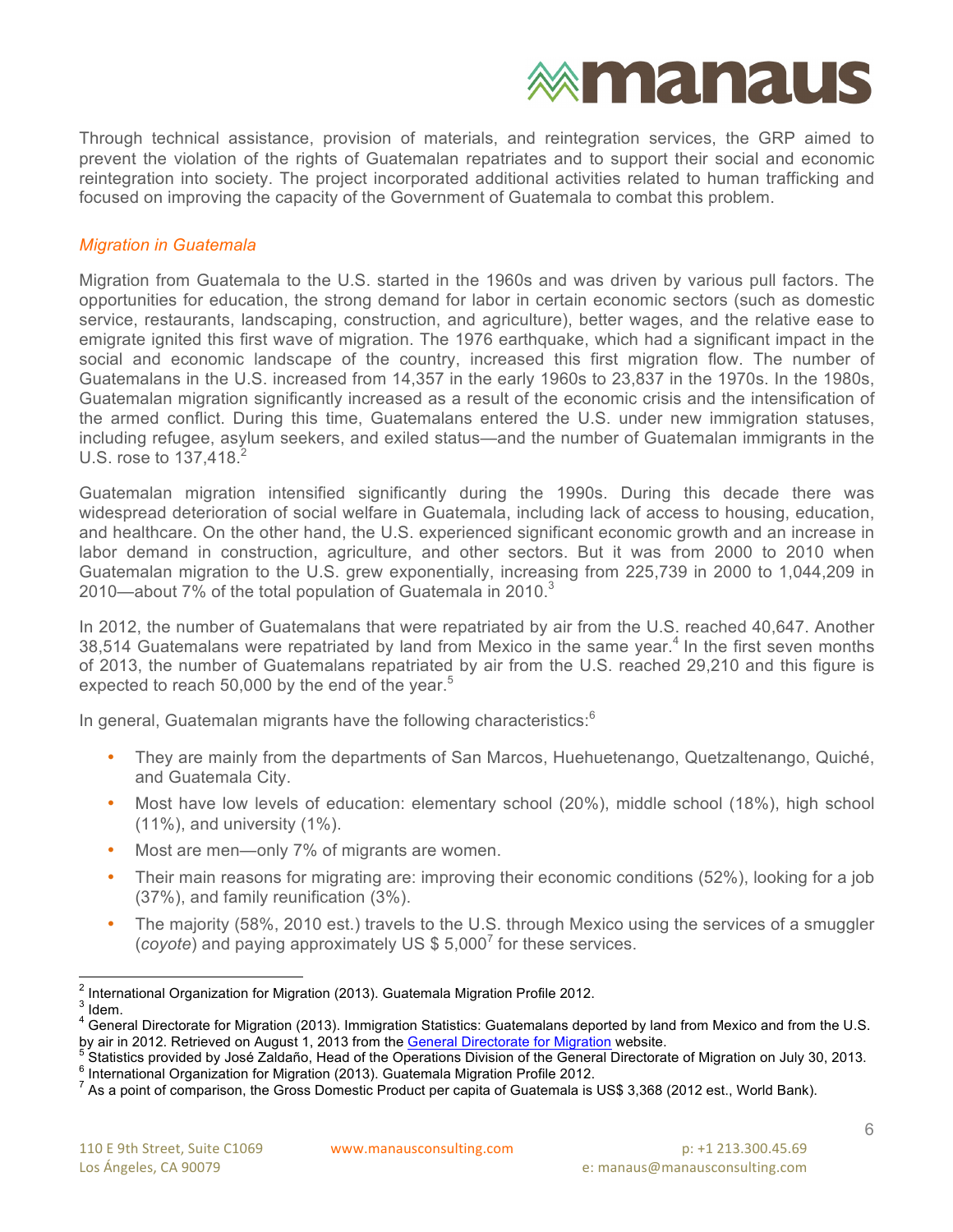#### *Current Process of Receiving Repatriates in the Guatemalan Air Force*

Guatemalans repatriated by air from the U.S. arrive at the base of the Guatemalan Air Force in Guatemala City. The Guatemalan Air Force receives two to four daily flights from the U.S. Each flight usually arrives with up to 135 repatriated Guatemalans. Upon arrival in Guatemala, repatriates are received by staff from the Ministry of Foreign Affairs and the General Directorate for Migration (DGM). Authorities welcome repatriates to the country, provide them with a small snack, and explain the registration process to record their arrival back into the country.

Repatriates can then exchange currency through an authorized exchange agent located within the premises. Repatriates can also make local calls with telephones made available by the Ministry of Foreign Affairs. Additionally, the Ministry of Foreign Affairs provides free transportation to major bus terminals and departments of origin. It is important to mention that most of these services are relatively new and are usually not sufficient for the number of repatriates arriving every day.

The National Registry of Persons (RENAP) is also at the Guatemalan Air Force to facilitate the processing of the Personal Identity Document (DPI). This service was created due to the high number of repatriates returning without any form of identification. The most common cases are repatriates who had a DPI but left them behind in the U.S.; repatriates whose identification was lost during the migration and/or repatriation process; or repatriates who lived many years in the U.S. and never went through the process of applying for a DPI $<sup>8</sup>$  Like phone calls and currency exchange services, providing personal</sup> identification documents was a recently established service and is not always enough to serve all repatriates that arrive at the airport.

Another government agency present during the arrival of repatriates is the Ministry of Health. The role of this institution in the Guatemalan Air Force is to attend to those repatriates who require medical attention. However, many of the organizations that work at the Guatemalan Air Force, including other government agencies, explained that the presence of the Ministry of Health is not permanent and is limited to provide medication for simple health problems (headaches, stomach pain, etc.).

Once the registration process within the Guatemalan Air Force is over, repatriates can exit to the parking lot area where the GRP team and Casa del Migrante—a project counterpart that provides temporary shelter to repatriates—carried out their operations. A small part of the repatriates remain in this area to make phone calls and find transportation. Apart from the support given during the admission process to the country and the aforementioned basic assistance, no government agency is properly following up on repatriates. Once repatriates leave the premises of the Guatemalan Air Force, the State does not know what happens to them, where they go, or if they find employment. This is where the GRP acted to complement basic assistance and provide the support that repatriates need for reintegration into life in Guatemala.

 $^8$  In Guatemala, the identification card called "cedula" was the main identification document of Guatemalan citizens. This document was replaced by the Personal Identification Document (DPI).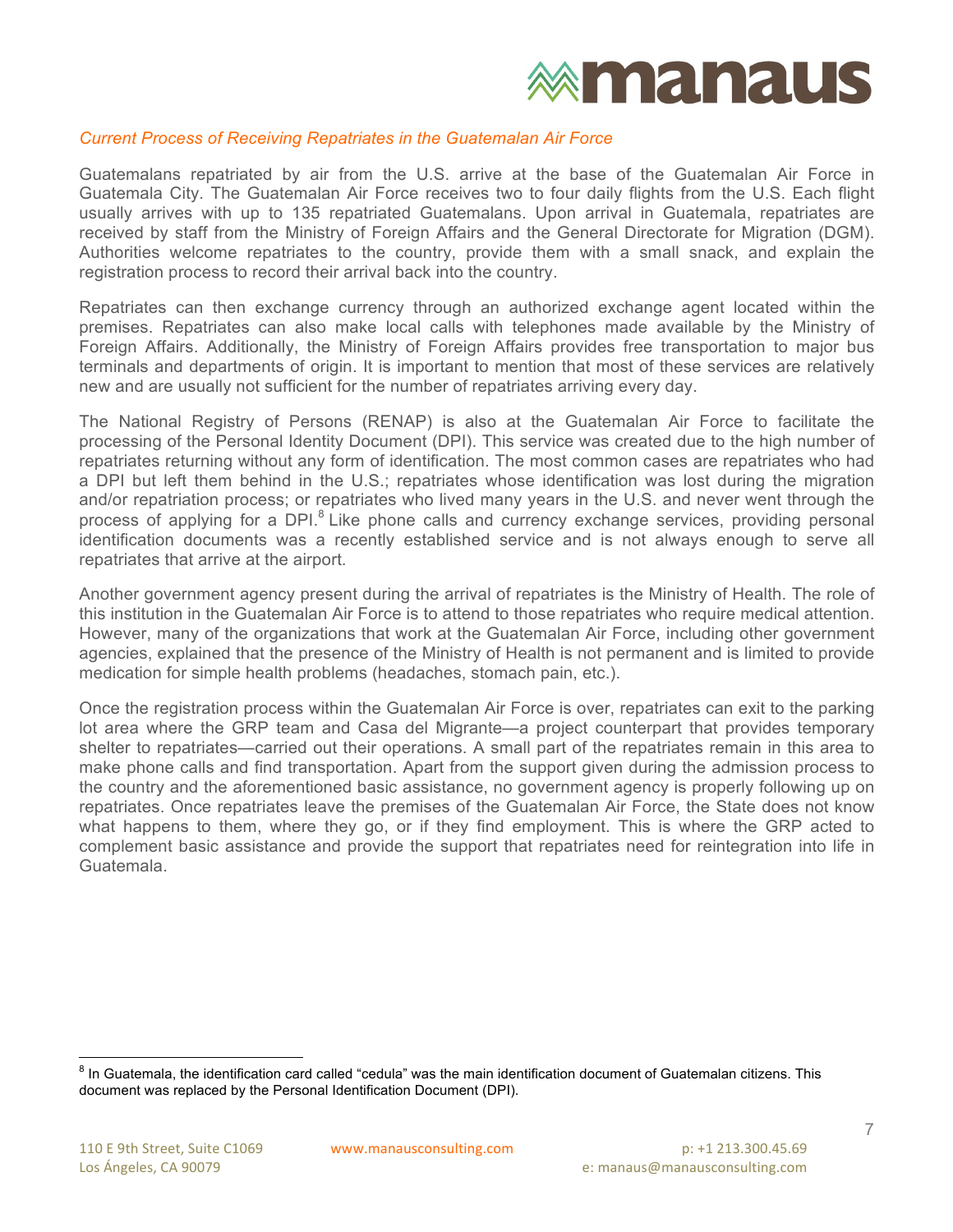#### **GUATEMALAN REPATRIATES PROJECT (GRP)**

The Guatemalan Repatriates Project (GRP) began in September 2010 with the main objective of preventing the violation of human rights of Guatemalan repatriates. A second phase of the project was added in early 2012 to incorporate a response to the issue of human trafficking. In order to achieve these objectives, the project established five areas of action:

- 1. Provision of basic services to repatriates upon arrival in Guatemala. These basic services included hydration and nutrition, psychological care, communication services, and transportation to home communities.
- 2. Provision of training and reintegration services. This line of action included the development of public-private partnerships, financial support for training and skill certification, support for obtaining and preparing necessary documentation to apply for jobs, support for establishing small businesses, among other activities.
- 3. Promote and strengthen national policies and migration laws of the Government of Guatemala. This included promoting national dialogue among government agencies, multilateral organizations, and civil society; training authorities on migration and human trafficking issues; preparing an updated profile on migration; and strengthening civil society organizations.
- 4. Map and disseminate best practices and methodologies for successful reintegration of repatriates. This line of action included the identification and systematization of processes and activities employed and lessons learned during the project to adequately assist and reintegrate repatriates into society.
- 5. Improve the capacity of the Government of Guatemala to prevent human trafficking cases, provide better assistance to victims, and prosecute trafficking cases. This line of action incorporated activities such as training judges and prosecutors, supporting prevention campaigns in high-risk communities, and strengthening civil society organizations directly working with human trafficking.

As of June 2013, the GRP assisted 84,224 repatriated Guatemalans—of which 94% were males and 6% were females. This ratio is consistent with the actual proportion of men and women who are repatriated from the U.S. annually, 93% and 7% respectively.<sup>9</sup> Of the total assisted repatriates, 5,752 people received services for economic and social reintegration. In the case of human trafficking, the GRP provided basic care and/or legal assistance to 140 victims (mostly through financial support to El Refugio de la Niñez, a project counterpart that provided direct assistance to victims of trafficking) and helped put 33 trafficking cases under the investigation of the Public Attorney's Office (data from June 2013).

The practices presented in this report are the methodologies, processes, and lessons learned the GRP accumulated over the three-year project. These practices have been identified as the minimum activities that must be implemented to provide appropriate and timely assistance to Guatemalan repatriates.

<sup>&</sup>lt;sup>9</sup> International Organization for Migration (2013). Guatemala Migration Profile 2012.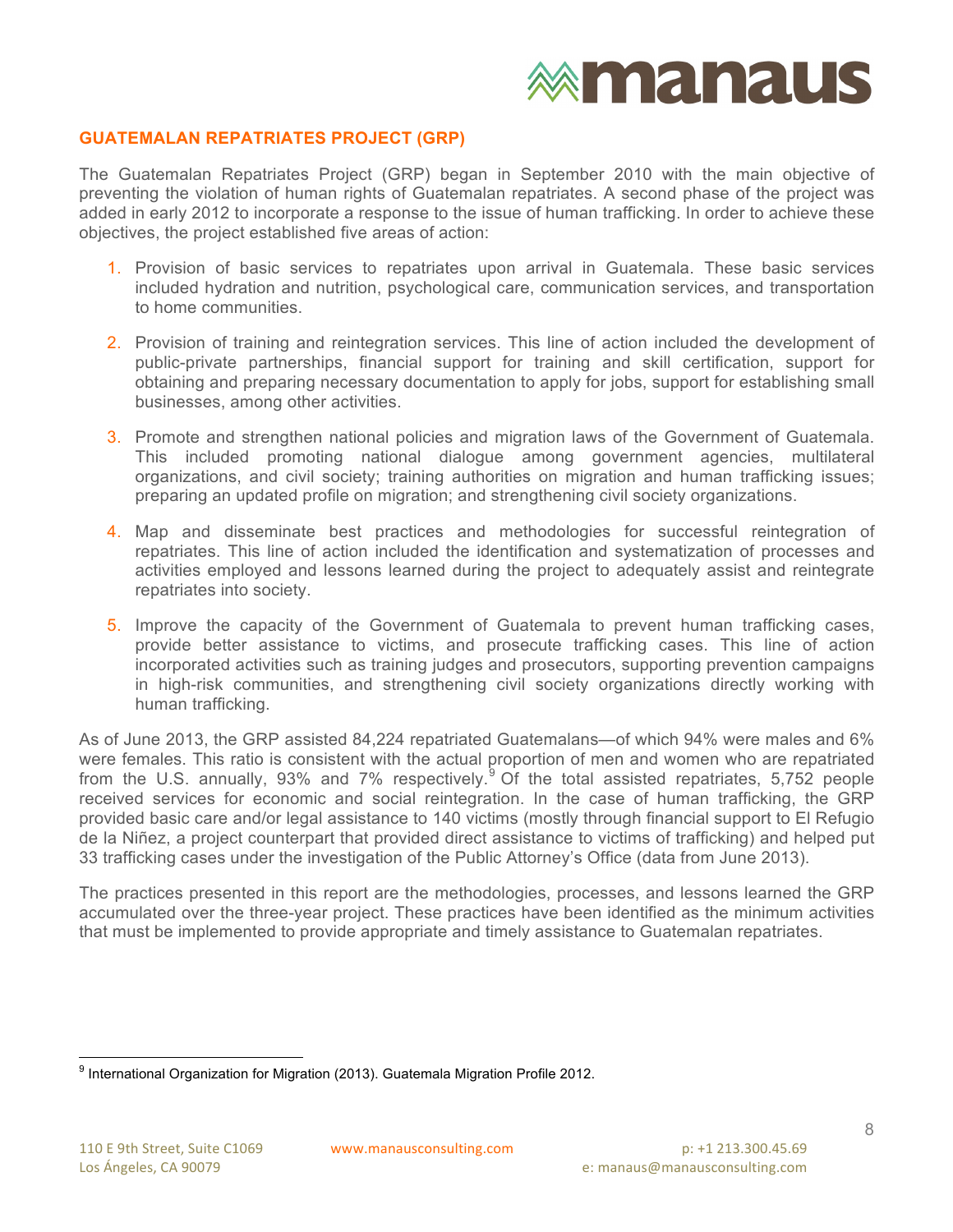#### **LESSONS LEARNED AND BEST PRACTICES**

#### I. BASIC ASSISTANCE

Basic assistance was an essential service offered to repatriates upon arrival in Guatemala. Based on the experience of the GRP team, the points below are the minimum practices that should be implemented to provide comprehensive first assistance.

The provision of refreshments helps repatriates to safely reach their home communities. Most repatriates receive a small portion of food during their transfer from the U.S. to Guatemala. Many have to take more than one flight, as the plane can stop in several U.S. states to collect migrants in different detention centers. Refreshments provided included water and some food and were donated by various food companies through their Corporate Social Responsibility programs. Although basic, the provision of refreshments had two main purposes:

- 1. Ensured that repatriates are sufficiently hydrated and fed to continue their trip to their home communities.
- 2. Allowed the GRP team to speak briefly with repatriates to identify their needs—for example, if there was a need for temporary shelter or some type of specialized medical or psychological care. This activity also allowed the GRP team to gather repatriates' contact information to refer them to other services, such as socioeconomic reintegration initiatives.

Through this activity, the GRP was able to serve more than 84,000 repatriates and provide them anything from basic care to employment reintegration assistance.

Psychosocial attention soothes the fragile emotional state in which repatriates arrive. Certain migration experiences and human trafficking can generate high levels of uncertainty, anxiety, insecurity, risk, and exploitation. These conditions tend to affect the physical and psychological health of migrants, which in turn dampers their ability to be productive members of society and to become reintegrated to their country of origin. 10

The IOM team identified these conditions of anxiety and vulnerability among repatriates who arrived at the Guatemalan Air Force. The project team identified the need to incorporate psychologists that are prepared to handle these situations. The psychosocial team provided assistance including therapy sessions for repatriates and referrals of major psychological problems. For example, the GRP team identified a case of schizophrenia that was referred to the National Hospital for Mental Health.

The team of psychologists also identified cases of physical problems. Because most migrants use trains through Mexico to reach the U.S., some return with injuries to their limbs. The GRP team referred cases of amputees to the hospital or to the International Committee of the Red Cross (ICRC) that has a program for the provision of prostheses.

The psychosocial team also uncovered cases of human trafficking. This is especially important considering that it is not easy to identify a victim of trafficking, mainly because:

a) Victims of trafficking are often not aware they experienced human trafficking, so they cannot be simply asked if they have been trafficked;

<sup>&</sup>lt;sup>10</sup> IOM Colombia (2012). Guidelines for improving the psychosocial well-being of populations and vulnerable migrants. Retrieved on August 1, 2013 from the website of IOM Colombia.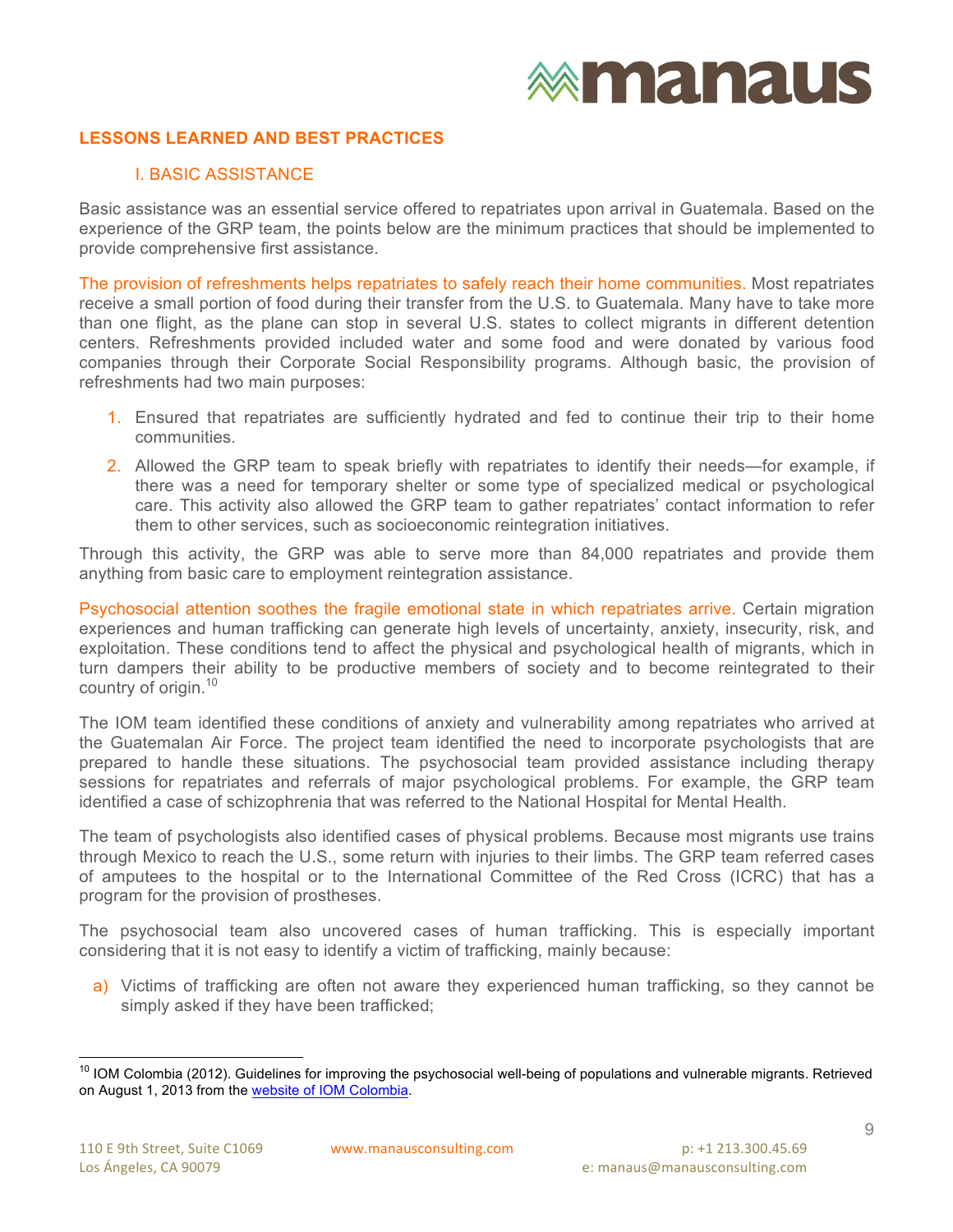- b) Even in cases where the victim is aware that he/she was trafficked, trafficking is an issue that is not easily accepted;
- c) If the person was identified as a victim of human trafficking in the U.S., they are admitted into a special protection program. When they return to Guatemala, these victims may have already started their recovery process. This could make it more difficult to identify victims and, although they have received previous attention, it is important to continue medical and/or psychological support after their arrival;
- d) A protocol to identify a victim of human trafficking should be implemented to avoid re-victimizing the victim. This can only be done by an individual with proper training and preparation. If the questions become uncomfortable, the victim may not want to give additional information or to be assisted.

Providing psychosocial care has proved to be an essential activity in the proper assistance of repatriates upon arrival in Guatemala. While providing this assistance is certainly not sufficient, it serves as a preliminary filter to identify and refer repatriates to more comprehensive treatments in public institutions and facilitate their reintegration into the country.

The provision of phone calls, national and international, reduces the levels of vulnerability of repatriates. The availability of phones to make national and international calls is an important service that helps reduce the risks that repatriates may face once they leave the Guatemalan Air Force. Repatriates' families are often in the U.S. and do not have anyone to contact in Guatemala. In other cases, repatriates have family members in their home communities but it is the family or friends in the U.S. who are able to send money.

Similar to the provision of refreshments, communication services gave the psychosocial team time to engage with repatriates. During this time, they could identify cases of extreme anxiety or other more severe psychological conditions, cases of human trafficking, or simply take note of the contact details of repatriates to refer them to other services, such as social and economic reintegration.

Transportation services ease the process of returning to home communities. Many repatriates do not live in the capital and need to be transported to their home communities. In response to this, the GRP team provided transportation services to the most common bus terminals, like El Trébol, and financed bus tickets to the most requested departments.

The GRP had up to \$125 per flight to accommodate the transportation needs of repatriates. Because some repatriates could afford their own tickets, the GRP team assessed the level of need of each person in order to use their resources more efficiently. Although the transportation budget was often not enough to meet the demand, this activity proved to be successful in reducing the vulnerabilities of repatriates when arriving to Guatemala.

Temporary shelters lessen the levels of anxiety and risks repatriates face upon arrival. Many repatriates have nowhere to temporarily or permanently stay upon their arrival in Guatemala. The GRP worked with partner organizations to temporarily accommodate repatriates. Among these partners is Casa del Migrante, which provides temporary shelter to repatriates in Guatemala City and San Marcos, a city near the Mexican border. This shelter offers accommodation for up to 72 hours, food, basic medical care, local and international calls, and receipt of remittances.

Although brief, this temporary shelter allows repatriates to begin to recover from the reality of being back in Guatemala and the experience of repatriation. It also gives them an opportunity to communicate with their families, receive money, and plan for the near future. The shelter also provides education on the risks of migration and the alternatives repatriates have when returning to Guatemala.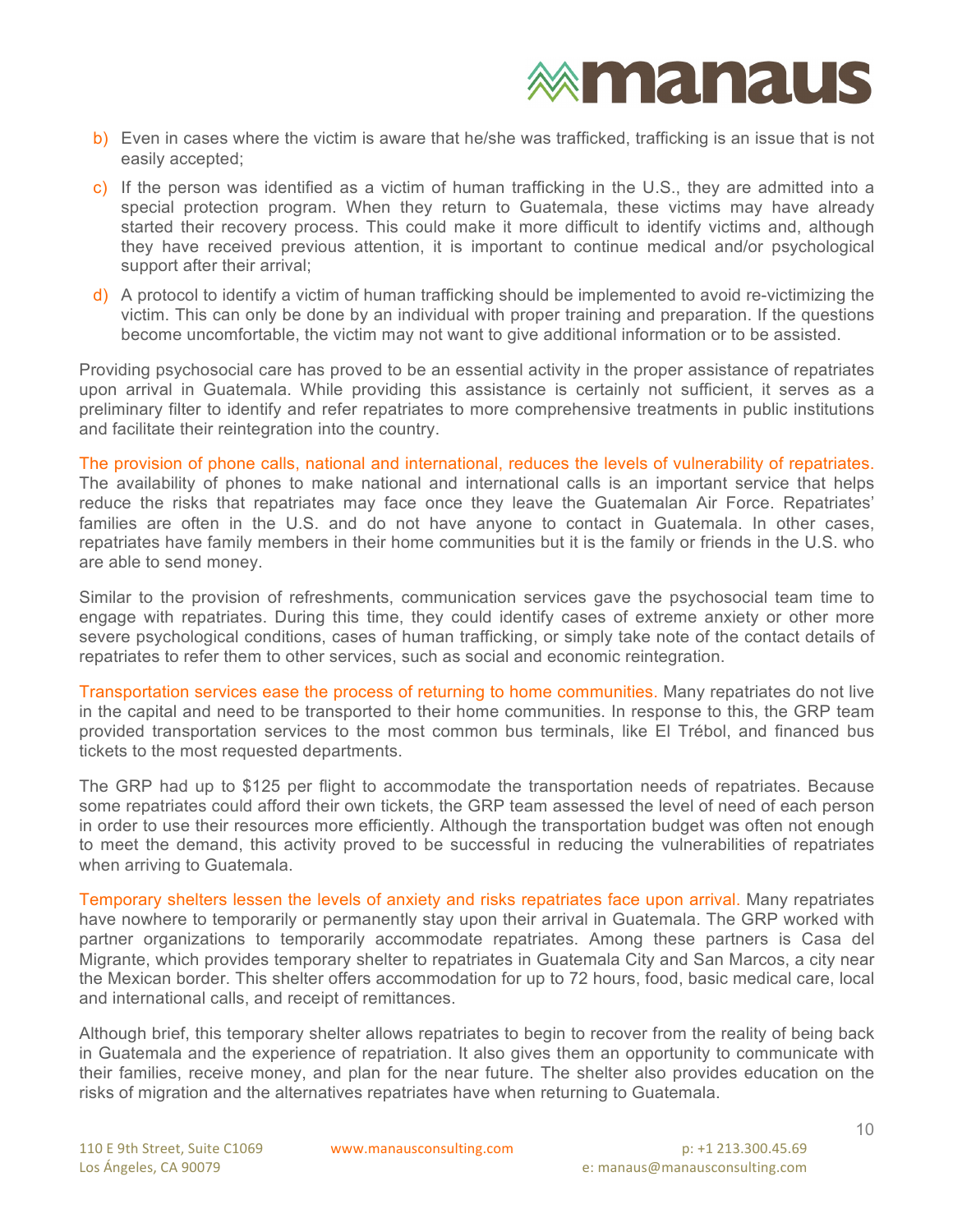

The provision of temporary shelters to migrant minors helps protect their human rights. Unaccompanied minors are more vulnerable and should receive specialized care and protection. For such cases, the GRP provided assistance to unaccompanied minors through Casa Nuestras Raíces, an organization experienced in this type of care. Casa Nuestras Raíces is a shelter for children and adolescents who are repatriated and are unaccompanied. This shelter provides safe accommodations for minors while their families are located in their home communities. Casa Nuestras Raíces also provides medical and psychological attention, food, cleaning kits, and clothing, among other things.

Supporting organizations like Casa Nuestras Raíces proved essential for the proper care and protection of unaccompanied minors. Without these organizations, unaccompanied repatriated children are exposed to human rights violations, to be re-victimized, and/or to migrating again.

#### II. SOCIOECONOMIC REINTEGRATION

The socioeconomic reintegration of repatriates is a complex process. The term reintegration means more than securing food and shelter. Reintegration entails restoring family links, acculturation, employment, and economic stability, among others. Therefore, the successful reintegration of repatriated Guatemalans depends on many factors, some that only take hold in the long term. Reintegration activities implemented by the GRP led to the following lessons:

Knowledge of the process to obtain basic documents facilitates the civil reintegration of repatriates. As previously explained, many repatriates return to Guatemala without valid national identification documents. Having these documents is essential to access many basic services in Guatemala, from activating a phone line to applying for a job. The process of applying for these documents can take four weeks or more.

The GRP team assisted repatriates with the processes and requirements necessary to apply for these documents. The GRP also provided support to repatriates who needed help covering the costs of issuing these documents or the costs of transportation to the relevant institutions. This activity facilitated the social and economic reintegration of repatriated Guatemalans.

The availability of economic and education opportunities tailored to the realities of repatriates contributes to their labor reintegration. Seeking and obtaining employment is a fundamental step to the reintegration process of repatriates. As mentioned above, one of the main reasons for migrants to leave for the U.S. is the pursuit of better employment opportunities. Many repatriates do not find jobs in their home communities and when they do, it is a job that does not pay enough to cover their expenses. This makes the possibility of emigrating an attractive alternative to find better employment opportunities.

There are many factors that limit the ability of repatriates to get a job upon their return to Guatemala, but they are usually related to: low levels of education, the fact that repatriates tend to be 35 to 40 years of age or older and considered unfit to work,<sup>11</sup> difficulty to demonstrate work experience accumulated in the U.S. or the inability to obtain letters of recommendation from previous employers, lack of access to credit and other financial products to start their own businesses, among others.

In this context, the GRP implemented the following activities:

<sup>&</sup>lt;sup>11</sup> In Guatemala, there is a general preference for hiring young people, even if an older person has more professional experience. Repatriates who are 35-40 years old or older face the difficulty of being discriminated against solely because of their age (Source: Information collected through focus groups and interviews with repatriates as well as government and private sector counterparts).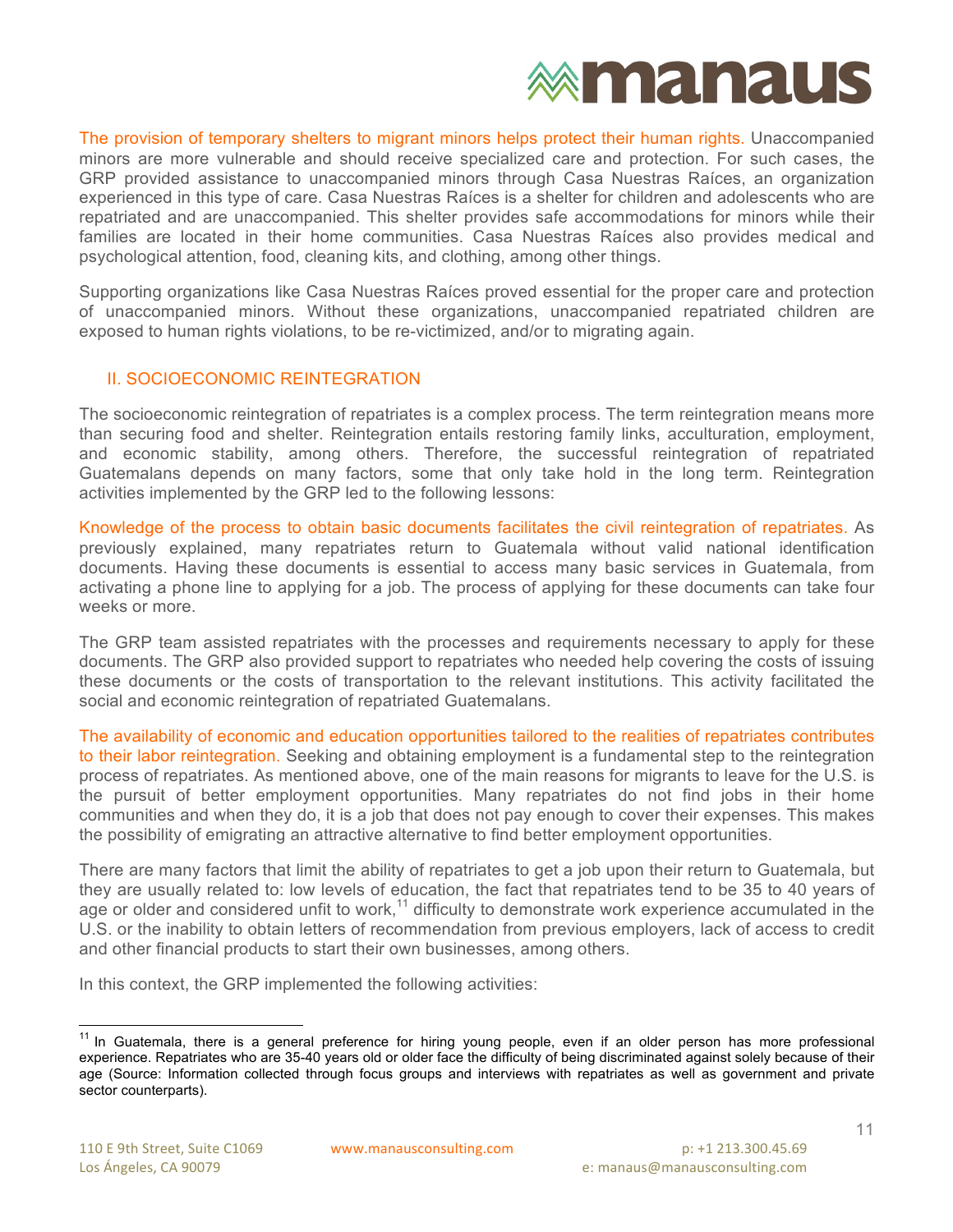

*Trainings and certification of skills programs*. The GRP provided financial support to repatriates to continue their studies or learn new skills through institutions like INTECAP. These trainings included computer courses, sewing, baking, and auto mechanics. Support was also provided for processing titles and certifications through the Ministry of Education in the cases of repatriates who completed some schooling before migrating to the U.S.

*Partnerships with the private sector.* The GRP established alliances with various companies, like Smart Talent,<sup>12</sup> to refer repatriates to viable job opportunities. Likewise, the GRP established relationships with companies that provide services in which repatriates are skilled at, such as construction, culinary, loading and transportation, heavy machinery, and communication (e.g. call centers).

*Support for small-business startups.* The GRP provided financial support to those repatriates who wanted to start businesses related to the skills they acquired or strengthened in the U.S. This support included training on how to develop business plans and the purchase of industrial equipment. This activity proved to be successful in the reintegration process of assisted repatriates.

*Creation of self-help groups for migrants.* The GRP created Club Migrantes, a series of self-help workshops to give repatriates the opportunity to share their experiences about the process of repatriation and discuss the challenges of reintegration into Guatemalan society. In these sessions, repatriates also shared their success stories, for example, how they went about obtaining a job or establishing their own businesses.

#### III. PREVENTION AND COMBAT OF HUMAN TRAFFICKING

Human trafficking is defined as the transfer, harboring, or receipt of persons by threat, use of force, abuse of power, or deception for the purpose of exploitation.<sup>13</sup> Although irregular migration does not always lead to human trafficking, these two issues are closely linked. Guatemalans migrating irregularly, particularly the most vulnerable groups, including women, children and adolescents, have a variety of needs (food, shelter, money, protection, etc.) that make them vulnerable to false offers or to be left in the hands of organized crime. The principal forms of human trafficking in Guatemala are sexual and labor exploitation.<sup>14</sup>

The counter-trafficking activities implemented by the GRP led to the following lessons:

The support of specialized centers and shelters for victims of trafficking is essential to adequately address this problem. It is important to give immediate attention to people who have been trafficked, particularly medical and psychological care. The GRP provided direct assistance and protection to victims through El Refugio de la Niñez. El Refugio is an organization that serves children and adolescents who are at risk or have been victims of sexual violence, exploitation, and human trafficking. The GRP supported the creation and operation of the shelter *Amor sin Fronteras* in Guatemala City, which is exclusively dedicated to assisting victims of human trafficking.

El Refugio de la Niñez provides temporary shelter and medical and psychological attention. Additionally, this institution provides assistance to facilitate the social and economic reintegration of victims, including

<sup>&</sup>lt;sup>12</sup> Smart Talent is a recruitment agency specialized in finding human resources for call centers.<br><sup>13</sup> UN Office of the High Commissioner for Human Rights (2000). Protocol to Prevent, Suppress and Punish Trafficking in<br>P

International Organization for Migration (2013). Guatemala Migration Profile 2012.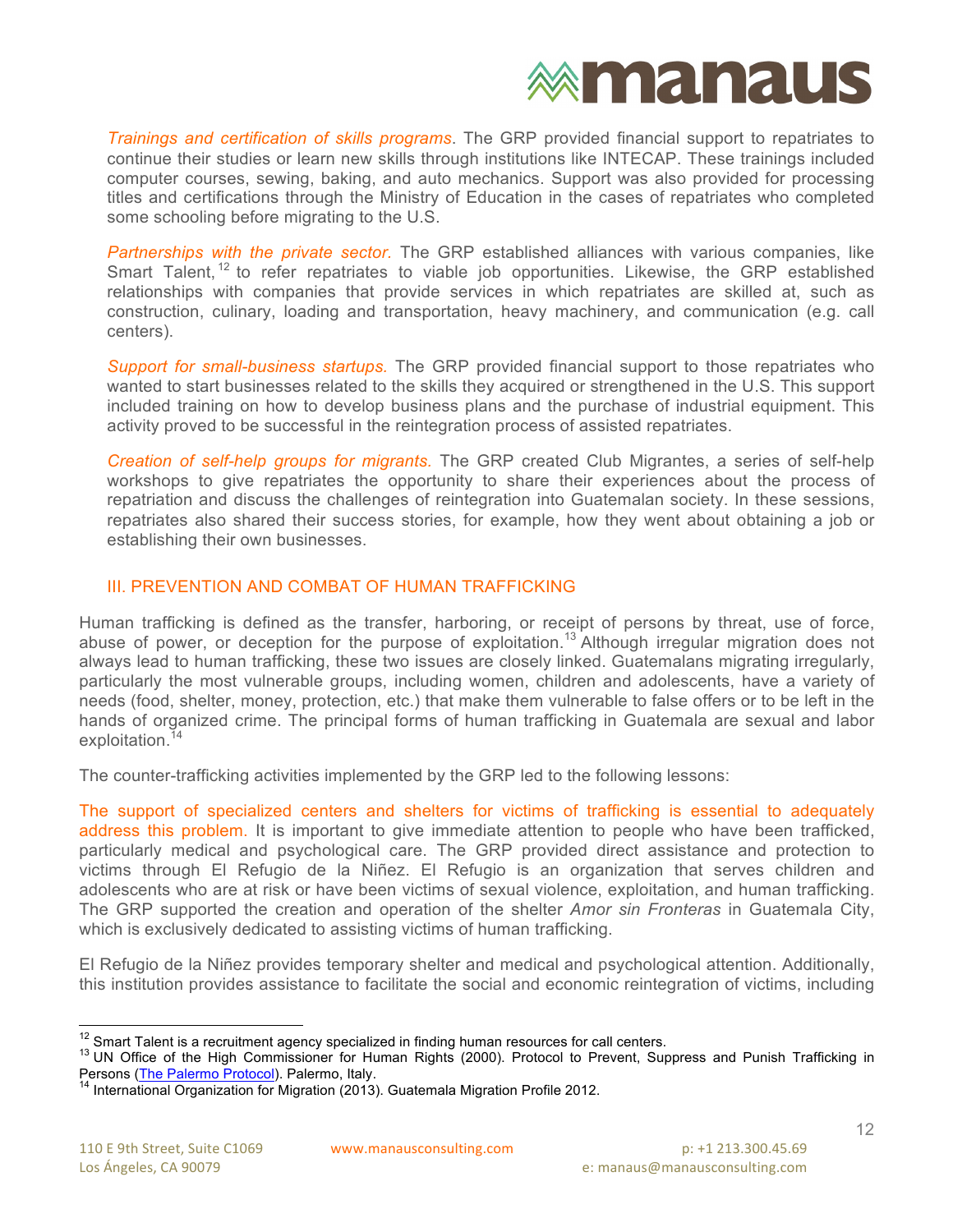### **exmanaus**

education and job training services. El Refugio de la Niñez also offers legal assistance to victims<sup>15</sup> and implements advocacy campaigns at the regional and national levels. *Amor sin Fronteras* serves approximately 75-80 people a year and has helped put to trial 14 cases of human trafficking (including 12 that led to convictions) in their four years of operation.<sup>16</sup>

Supporting El Refugio de la Niñez proved to be successful to provide proper immediate attention to victims, ensure their social reintegration, and prevent them repeated exploitative situations.

Strengthening the institutional capacity of El Refugio de la Niñez was key to improving the organization's ability to receive external funding. The IOM hired a consulting firm to conduct an assessment of the administrative capacity of the institution. As a result, El Refugio de la Niñez, in coordination with the consulting firm, produced an Institutional Strengthening Plan. The implementation of the plan increased the possibilities of El Refugio to become accredited and qualify for direct funding from USAID, which is an important contribution to the long-term sustainability of the organization's programs.<sup>17</sup>

Ongoing training of government agencies improves their capacity to effectively prevent and combat human trafficking. As in other Latin American countries, there is a significant gap between legislation and its effective implementation in Guatemala. In the area of human trafficking, this problem was even more acute because there was no specific legislation to prevent and combat the problem. It was not until 2009 that the Law Against Sexual Violence, Exploitation, and Trafficking in Persons (LVET) was created and a specialized agency, the Secretariat Against Sexual Violence, Exploitation, and Trafficking in Persons (SVET), was established. At the same time, the Public Attorney's Office did not have any prosecutors specialized on human trafficking cases until the creation of the Trafficking in Persons Unit in 2012.

Due to the recent creation of this legislation and relevant government agencies, public institutions have significant limitations when responding to the problem. In response, the GRP conducted the following activities:

*Providing staff trainings.* The GRP hired an international consultant to train 229 judges (almost half of all judges) on trafficking in persons and the application of the LVET. The project also provided logistical support to carry out such trainings—including hotel costs, refreshments, and training materials.

Additionally, the GRP hired another consultant to train three prosecutors and eight auxiliary staff of the Trafficking in Persons Unit on forensic speech.<sup>18</sup> The purpose of the training was to strengthen their capabilities to present and defend trafficking cases before judges. Furthermore, the GRP provided training on how to systematize trafficking cases, both successful and unsuccessful cases, to identify weaknesses and strengths in the process that prosecutors could learn.

*Creating departmental networks on human trafficking.* The GRP also hired a consultant to create regional networks to share information on prosecution of trafficking cases. This model of departmental networks was based on the network created by the Departmental Working Group on Migration and Human Security facilitated by the IOM sub-office in San Marcos. Key entities

 $15$  El Refugio has the capacity to accompany and provide technical advice to the Public Attorney's Office in criminal investigations of human trafficking cases.

<sup>&</sup>lt;sup>16</sup> Data provided by Leonel Dubon, Executive Director of El Refugio de la Niñez on August 19, 2013.<br><sup>17</sup> El Refugio is currently working with another organization to continue this process of strengthening its administrati

Forensic Speech refers to the ability to successfully and correctly communicate what is known. Prosecutors often had enough evidence for trafficking cases but did not have the ability to present such evidence properly.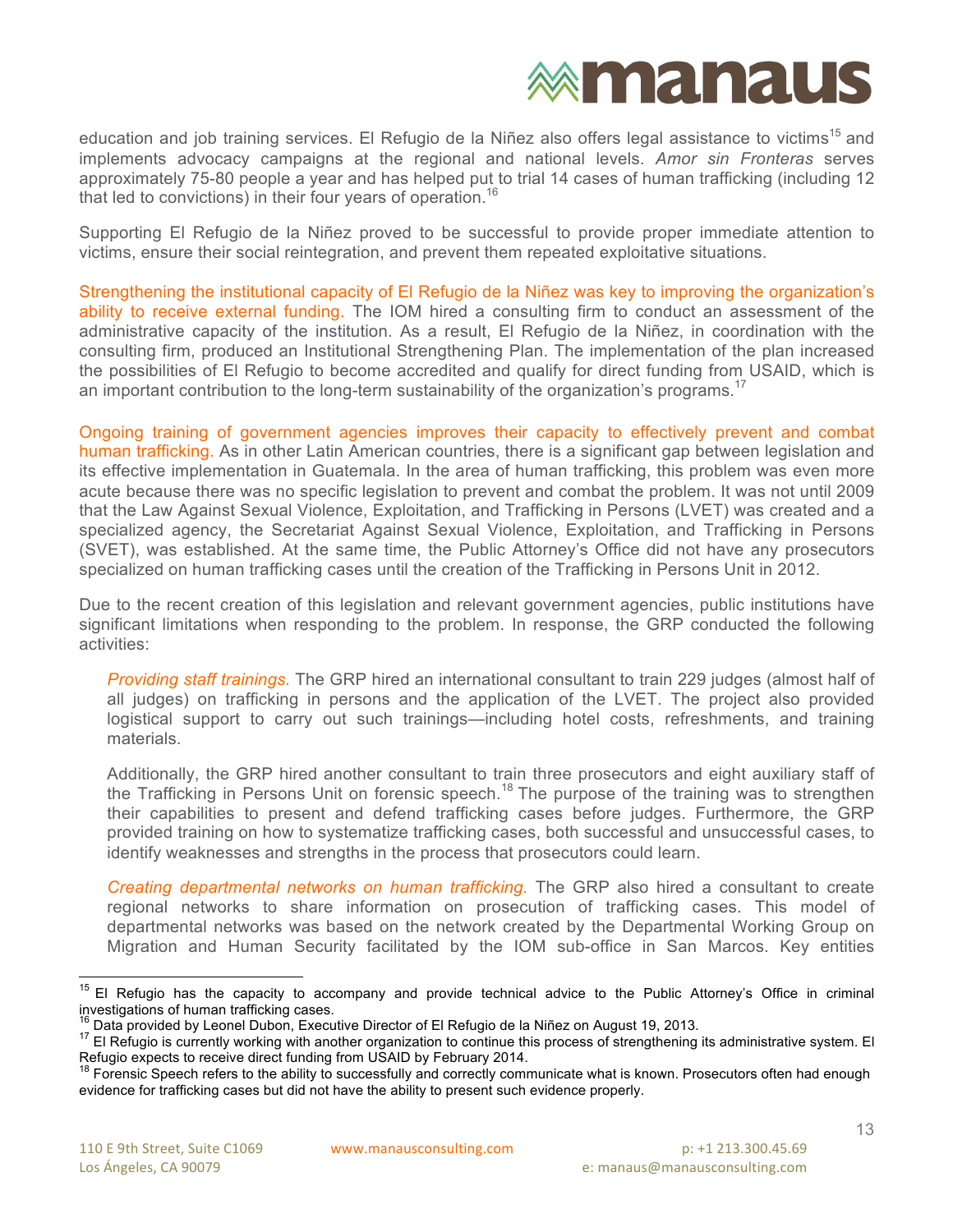participated in these departmental networks, including the SVET, the Human Rights Ombudsman (PDH), the Public Attorney's Office, representatives of local governments, the National Police (PNC), the Presidential Secretariat for Women (SEPREM), the National Institute of Forensic Sciences of Guatemala (INACIF), the Ministry of Labor, and the Ministry of Health, among others. Initially, three networks were established in the departments of Izabal, Quiche, and Huehuetenango—priority areas for SVET due to their level of risk. Subsequently, two new networks were created in the departments of Solola and Sacatepequez. These networks facilitated coordination of local and national actions to combat human trafficking.

*Strengthening capacity for monitoring and evaluation.* The GRP hired two consultants to prepare a series of documents for the Monitoring and Statistics Unit of the SVET. These documents include technical guidelines and strategic plans for adequate monitoring of statistics related to human trafficking. The purpose of this support was to build the capacity of the SVET to gather consistent information on the issue and on the application of the LVET.

*Promoting inter-institutional cooperation.* The coordination of inter-agency meetings between Guatemalan authorities and agencies of other countries was another activity the GRP identified as key to strengthening public institutions. This activity gave Guatemalan institutions an opportunity to observe and learn from other countries' prevention and response mechanisms to human trafficking. The GRP team is planning a trip to Costa Rica with the SVET, the DGM, the PNC, and the Institute of Public Defense as part of this inter-institutional cooperation.

*Disseminating information in high-risk areas.* The GRP also participated in and provided support to the prevention campaign *No me Dejo Engañar* (in English "I will not be fooled") carried out by the SVET. The purpose of the campaign was to educate teachers about human trafficking and give them the proper tools to relay the information to their students. This campaign included everything from informational materials—such as posters, pens, t-shirts and games—to talks in schools.

These activities proved successful in strengthening the capacity of government agencies to prevent and adequately respond to the human trafficking problem.

Strengthening and increasing the participation of civil society is fundamental for fighting against human trafficking. The involvement of civil society in preventing and combating human trafficking was also a key activity to address this problem. In Guatemala, there is widespread misinformation about this issue. Therefore, the GRP looked to promote greater cooperation among civil society organizations and implement informational campaigns in high-risk communities. To this end, the project implemented the following activities:

*Creating a network against human trafficking.* In coordination with organizations such as End Child Prostitution, Child Pornography & Trafficking of Children for Sexual Purposes (ECPAT), a network against human trafficking was organized to influence legislation and government action on trafficking. The network is comprised of approximately 19 organizations including United Nations agencies, international, and civil society organizations.

*Preparing technical guidelines and providing training for government agencies.* With the support of the GRP, ECPAT drafted two best practices guides on criminal investigation and litigation of trafficking cases for the Public Attorney's Office. A system of indicators and standards related to human trafficking was also developed to monitor the implementation of the LVET. The indicators are intended to measure and validate the data produced by the SVET and allow for the development of alternative reports from a civil society perspective.

Additionally, three workshops were provided for representatives of civil society organizations that

14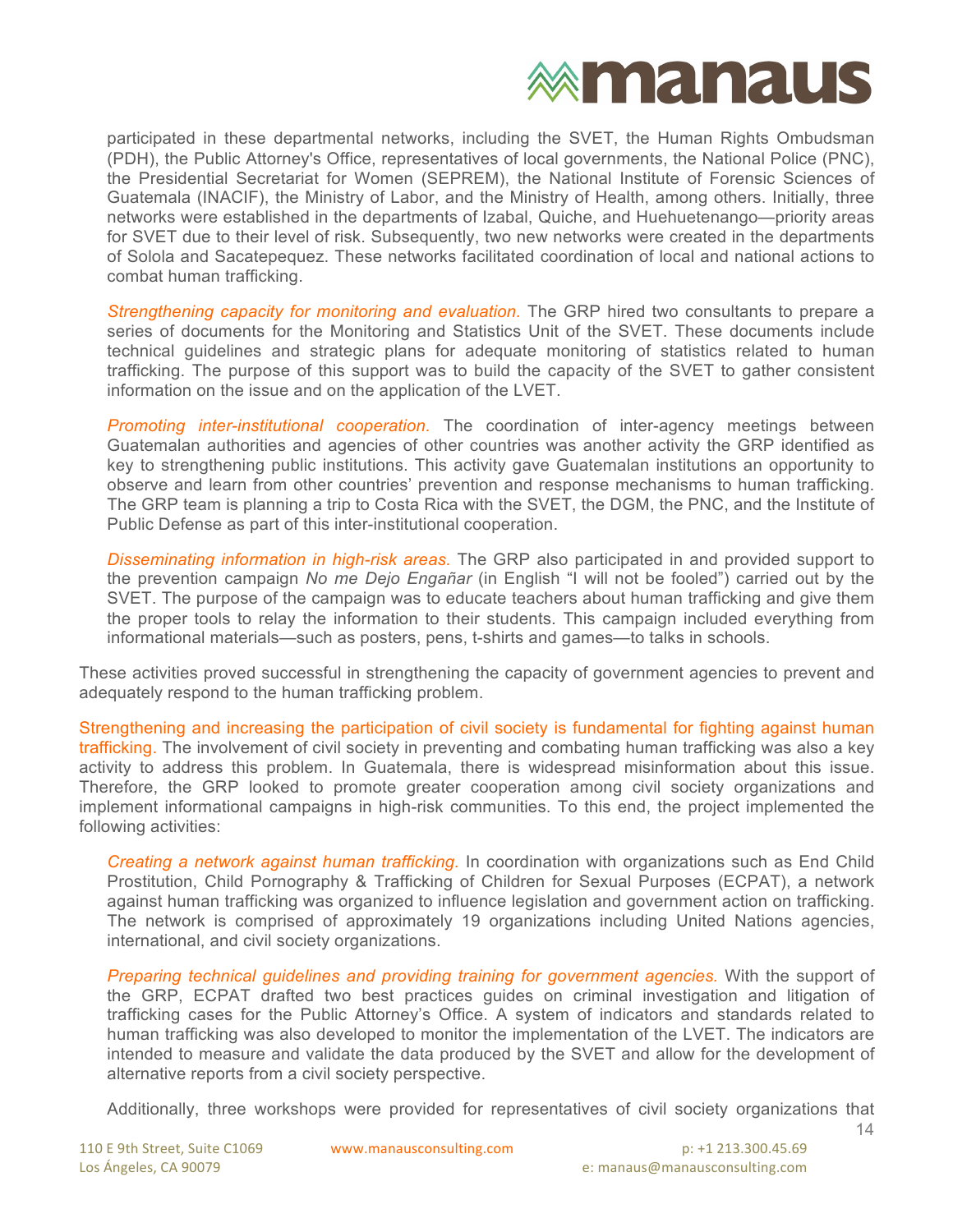

assist victims on how to act alongside the Public Attorney's Office in criminal investigations of trafficking cases. Among the institutions that participated in these workshops were ECPAT, Plan International, El Refugio de la Niñez, La Alianza, PDH, Sobrevivientes Foundation, the Institute of Social Protection, and PGN.

*Disseminating information for prevention and reporting efforts.* Through the network against human trafficking, several radio campaigns in border communities were broadcasted to disseminate information on the subject and on mechanisms of prevention and reporting. Additionally, the IOM San Marcos implemented informational campaigns at the municipal level involving the participation of institutions such as the Municipal Offices for Women (OMMs), SEPREM, and schools in municipalities of priority.

These activities proved effective in educating the public on the issue of trafficking, particularly regarding its existence, how to prevent it, how to identify it, and what to do when a case of human trafficking is identified. Likewise, these activities empowered and strengthened the advocacy capacity of civil society organizations to demand policies, programs, and actions from the State to combat the issue.

#### IV. PUBLIC POLICY

Drafting and implementing a comprehensive immigration policy is essential for the protection of fundamental rights of migrants and the prevention of irregular migration. At the same time, creating adequate public policies is closely related to the availability of current and reliable information about the characteristics of this phenomenon. Therefore, the GRP compiled consistent and reliable statistics and qualitative information to promote the formulation of informed public policies adequate to the reality of migration in Guatemala.

In this area, the project implemented the following activities:

*Generation of knowledge to promote informed public policies.* The GRP conducted a national study intended to diagnose, analyze, and systematize different migration variables. The study led to the development of the Guatemala Migration Profile 2012—a document primarily meant to inform the formulation of comprehensive public policies that are consistent with the reality of the phenomenon in the country. The profile analyzes migration trends, the driving factors of these trends, and the social and economic impact of migration. The document also provides recommendations to strengthen the capacity of public institutions, improve information systems on migration, and develop new migration profiles.

*Provision of technical and financial support for the promotion of new policies.* The GRP coordinated meetings with the Guatemalan Congress, the main actor in legislative matters. The project fostered a relationship with the Migrant Commission to discuss new immigration policies, particularly Initiative 4126 that seeks to amend Migration Act 95-98.<sup>19</sup> This activity aimed to provide technical assistance to the agency so that current and new policies are based on updated migration information.

These activities proved successful in providing a better understanding of migration, its causes and impact, as well as highlighting the importance of having up to date knowledge on this phenomenon. The activities were also important to give greater prominence to the issue of migration, particularly irregular migration, nationwide.

 $19$  Migration Act 95-98 of Congress is the current Immigration law.